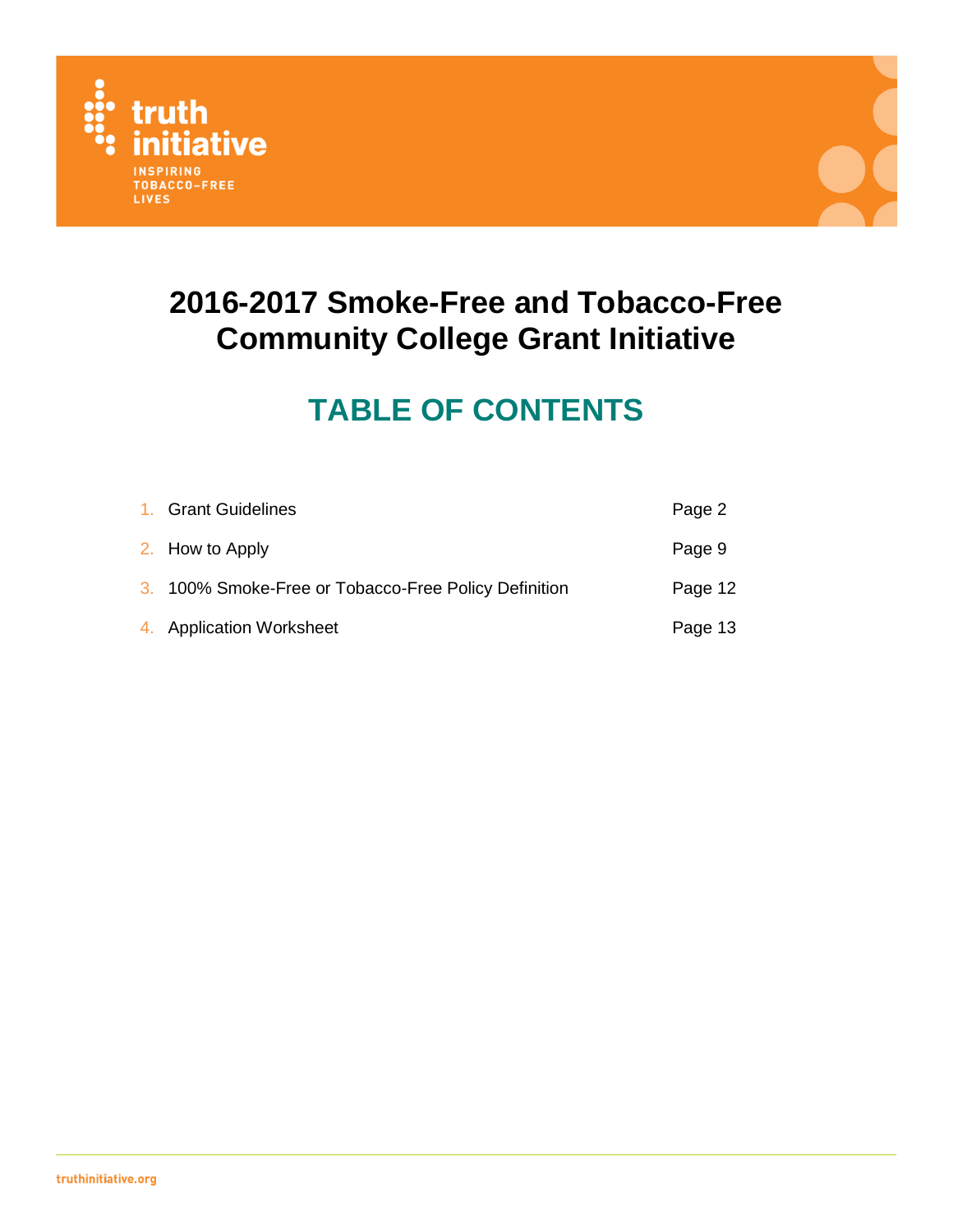# **GRANT PROGRAM GUIDELINES**

# **DEADLINE FOR APPLICATIONS**

To be eligible for a \$10,000 grant, applicants must submit a proposal by **April 29, 2016**. Colleges unable to make this deadline can apply for a \$7,500 grant due by **July 15, 2016**.

| Eligible Funding<br>Amount | <b>Applications Due</b> | <b>Project Start Date</b> | Project End Date  |
|----------------------------|-------------------------|---------------------------|-------------------|
| Up to \$10,000             | April 29, 2016          | June 15, 2016             | December 31, 2017 |
| Up to \$7,500              | July 15, 2016           | September 1, 2016         | December 31, 2017 |

Welcome. Thank you for your interest in Truth Initiative's Smoke-Free and Tobacco-Free Community College Grant Initiative. Below you will find detailed information on the grant requirements, key dates, and grant application process.

### **OVERVIEW**

 $\overline{\phantom{a}}$ 

In 2011, the American College Health Association recommended all colleges and universities adopt a 100% tobacco-free campus policy.<sup>1</sup> In 2012, the United States Department of Health and Human Services (HHS) created the Tobacco-Free College Campus Initiative to promote and support the adoption and implementation of tobacco-free policies at universities, colleges, and other institutions of higher learning across the United States. Additional national and state public health entities have provided guidance and support to colleges.

**Truth Initiative joined this movement with the** *Smoke-Free and Tobacco-Free Community College Grant Initiative* **aimed at helping community colleges advocate for, adopt, and implement a 100% smoke-free or 100% tobacco-free policy (See page 12 for definition). We are currently partnering with 54 community colleges across the nation and now accepting applications for third and fourth cohort. To be eligible for a \$10,000 grant, applicants must submit a proposal by April 29, 2016. Colleges unable to make this deadline can apply for a \$7,500 grant due by July 15, 2016.**

<sup>&</sup>lt;sup>1</sup> American College Health Association. (2011). Position Statement on Tobacco on College and University Campuses. Hanover, MD.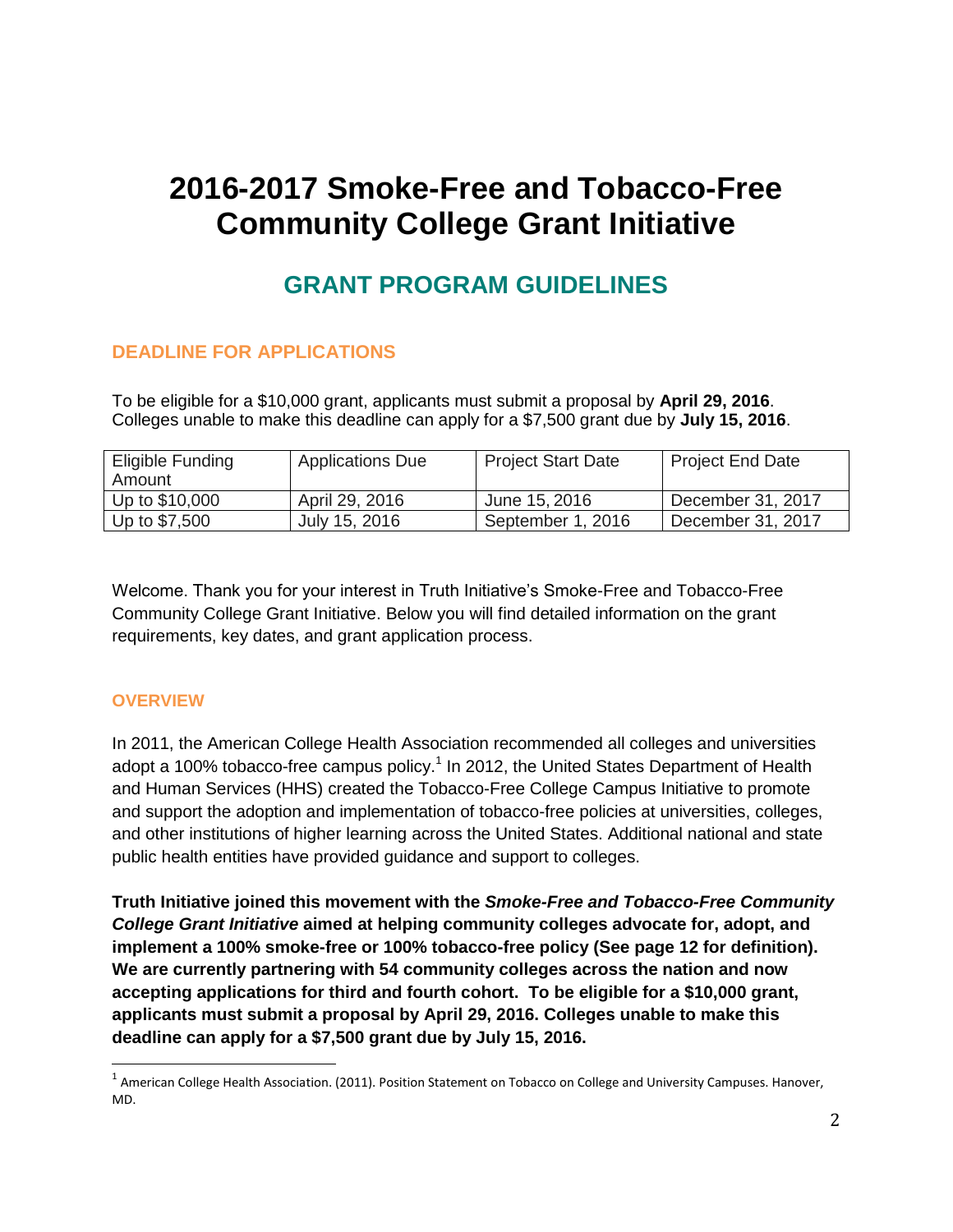Awardees will receive technical assistance through webinars, learning communities, and limited one-on-one consultations.

# **ABOUT TRUTH INITIATIVE**

Truth Initiative is America's largest non-profit public health organization dedicated to making tobacco use a thing of the past. We speak, seek and spread the truth about tobacco through education, tobacco-control research and policy studies, and community activism and engagement.

Truth Initiative recognizes and honors the fact that tobacco may have a sacred cultural place in American Indian life. Many Native American tribes use tobacco for spiritual, ceremonial, and traditional healing purposes. Truth Initiative, therefore, distinguishes traditional, ceremonial, and spiritual use of tobacco from its commercial use. Truth Initiative promotes tobacco control efforts that do not target traditional tobacco.

# **WHO MAY APPLY**

l

Funding is available **only** to public community colleges defined as institutions that primarily grant two-year, associate degrees and that are accredited by one of the six regional accrediting agencies.<sup>2</sup> This includes tribal community colleges.

Eligible community colleges must be based in the 50 states, the District of Columbia, or one of the five territories (American Samoa, Guam, Commonwealth of the Northern Mariana Islands, Puerto Rico, and the United States Virgin Islands).

# Eligible community colleges include those that **do not currently have a 100% smoke-free or 100% tobacco-free policy (See page 12 for definition).** For example:

- If your community college currently does not have a smoke-free policy or your college has less than a 100% smoke-free policy (for example, smoking is prohibited in buildings but permitted in designated areas on campus), **you may apply** for funds to support the advocacy, adoption, and implementation of a 100% smoke-free policy or 100% tobaccofree policy.
- If your community college currently has a 100% smoke-free policy and you want to strengthen it to adopt a 100% tobacco-free policy, **you are not eligible**.
- If your community college currently has a 100% smoke-free policy and you want to strengthen it to include additional products such as e-cigarettes, **you are not eligible**.

<sup>&</sup>lt;sup>2</sup> Middle States Commission on Higher Education; New England Association of Schools and Colleges, Commission on Institutions of Higher Education; North Central Association of Colleges and Schools, The Higher Learning Commission; Northwest Commission on Colleges and Universities; Southern Association of Colleges and Schools Commission on Colleges; Western Association of Schools and Colleges Accrediting Commission for Community and Junior Colleges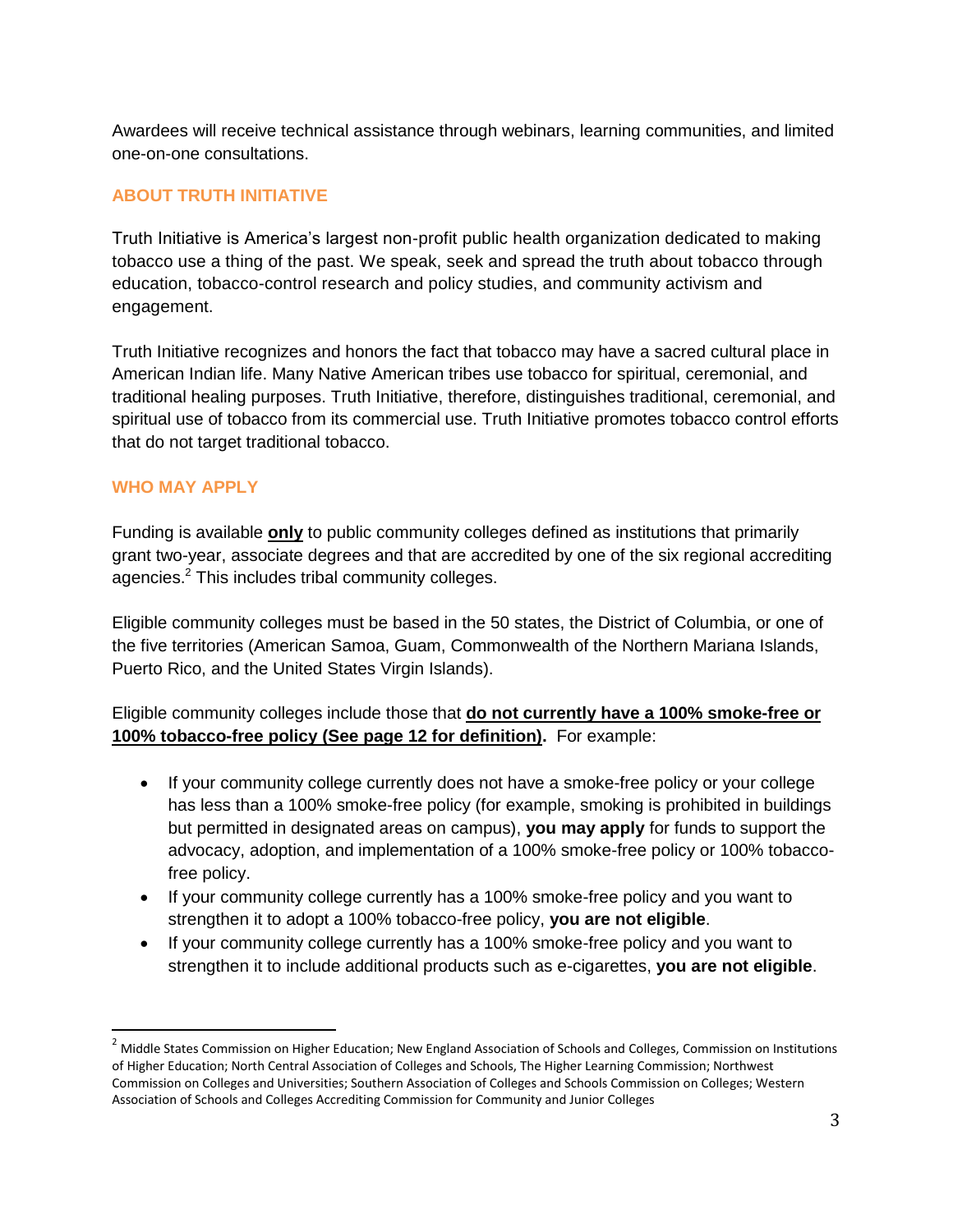• If your community college currently has a smoke-free or tobacco-free policy and you want funding to support implementation efforts, **you are not eligible**.

Any official entity – department, administrative unit, sanctioned group or club, etc. – within a public community college may apply with authorization of the college administration. For example, the President's Office, Nursing Department, college health center, facilities management department, or student government may apply. Applicants will be required to provide one letter of support for the project from an authorized representative of the community college administration.

All applicants must identify a project lead. The project lead must be a member of the college faculty or staff. Students may not be the project lead but are encouraged to be heavily involved with coordination of project activities.

To avoid any real, potential, or perceived conflict of interest between Truth Initiative's grant recipients and any tobacco-related entities, Truth Initiative will not award funding to any applicant that is in current receipt of any grant monies or in-kind contribution from any tobacco manufacturer, distributor, or other tobacco-related entity. In addition, Truth Initiative requires that an awardee will not accept any grant monies or in-kind contribution from any tobacco manufacturer, distributor, or other tobacco-related entity over the duration of the grant.

# **PROJECT GOAL AND OBJECTIVES**

Grants will support efforts to advocate for, adopt, and implement a 100% smoke-free or 100% tobacco-free policy at community colleges throughout the United States. The policy must be college-wide, affecting all campuses and should be adopted by December 31, 2017. Grantees that adopt a policy earlier in the project year should focus efforts on policy implementation.

# **PROJECT ELEMENTS**

In order to ensure a strong foundation for policy adoption, proposals will be considered that address all five core project elements:

> 1. Form a college *taskforce* with broad representation of the campus including students, staff, faculty and administration. The purpose of the taskforce is to spearhead the smoke-free or tobacco-free campus project and carry out project activities including policy development.

You may want to consider including credible sources and spokespeople on the campus; those who can make policy decisions; and those who will be in charge of enforcement; and smokers themselves. This may include student leadership; campus health center/wellness center staff; environmental health & safety;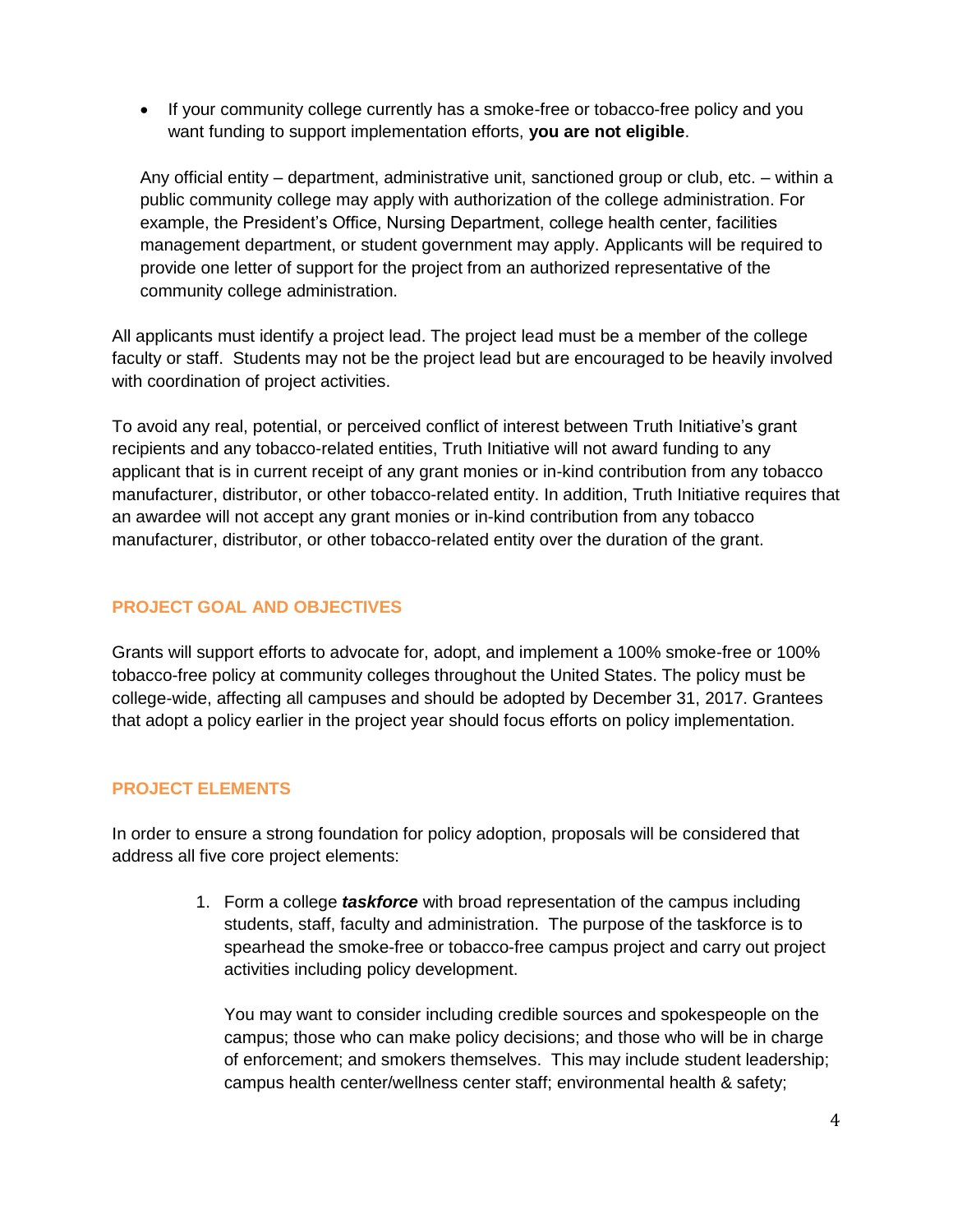campus safety/security; human resources; facilities/maintenance/grounds; student services; President's Office; faculty (nursing, health, etc.).

- 2. *Assess* tobacco-related issues including behavior, attitudes and support among students, faculty and staff. This assessment is not mandatory but highly encouraged. Understanding the nature of the problem is the first step in any policy process. Please note that Truth Initiative will provide a survey with core questions to be conducted at your college. Additional assessments such as environmental scans or key informant interviews are encouraged.
- 3. *Educate and engage* students, staff, faculty, and decision-makers on the need for and benefits of a 100% smoke-free or tobacco-free policy and secure *their support*. Educational and engagement strategies could include presentations to students groups, open forums, social media, social marketing campaigns, earned media, letters of support, petitions, public education events, etc.
- 4. Identify a plan to address *tobacco treatment* for those students, faculty, and staff who are interested in quitting. Sample activities include promotion of the statewide quitline/web-based resources; referring to existing, local services; or providing cessation workshops on campus.
- 5. Develop a *policy recommendation* for a 100% smoke-free or 100% tobaccofree policy to present to key decision makers. The policy must be college-wide, affecting all campuses. A strong policy should address implementation and compliance issues. For those grantees that adopt a policy within the project year, efforts will focus on policy implementation and compliance.

# **BUDGET AND USE OF FUNDS**

To be eligible for up to \$10,000 grant, applicants must submit a proposal by April 29, 2016. Colleges unable to make this deadline can apply for up to \$7,500 grant due by July 15, 2016.

Allowable project-related costs include:

- Personnel costs including staff time or stipends for student interns
- Costs associated with the development and printing of educational and marketing materials or smoke-free/tobacco-free policy signage
- Meeting expenses including speaker fees, room rental, AV equipment, and food
- Incentives for survey/research participation
- Nicotine-replacement therapy
- Supplies such as pencils, buttons, t-shirts, and squeeze balls to promote a tobacco-free environment or the new policy
- Photocopying and printing costs
- Postage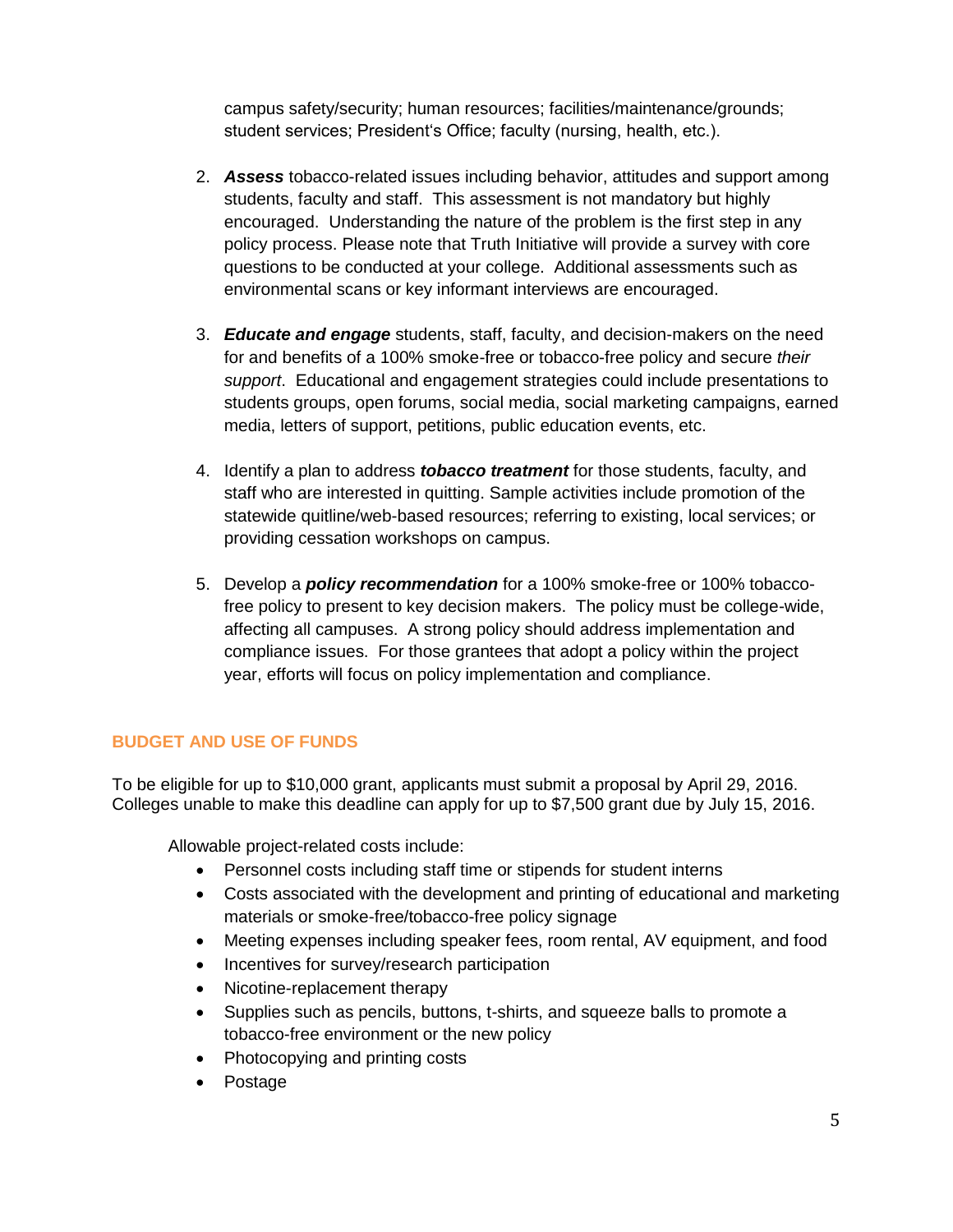• Office supplies

Unallowable project-related costs include:

- Indirect or overhead costs
- Capital expenditures
- Equipment expenses

Grant funds may not support any efforts to engage in any political activities or lobbying, including, but not limited to, support of or opposition to candidates, ballot initiatives, legislation, referenda, or other similar activities.

# **TECHNICAL ASSISTANCE**

Interested applicants are invited to participate in one of two grant information webinars scheduled for [March 15](http://events.constantcontact.com/register/event?llr=yszuvzcab&oeidk=a07eca9exdt21fb97fd) or [April 14](http://events.constantcontact.com/register/event?llr=yszuvzcab&oeidk=a07eca9mc6r3cc4c7f7) at 3pm (ET). Participation is optional. To register, please click on the date you plan to participate. Webinars will be recorded and archived on the Truth Initiative website.

Please refer to the resources below for further clarification on the grant guidelines or online application system:

**[Applicant Tutorials](https://community.foundant.com/foundant/topics/training_video_applicant_tutorials)** 

If you require one-on-one assistance with your proposal, please contact Alex Parks or Kristen Tertzakian at Truth Initiative by phone at 202-454-5555 or email [communitycollege@truthinitiative.org.](mailto:communitycollege@truthinitiative.org)

# **KEY DATES**

| <b>RFP</b>               | Grant                                  | Eligible                 | Applications   | Award              | <b>Project Start</b>                 | <b>Project End</b>   |
|--------------------------|----------------------------------------|--------------------------|----------------|--------------------|--------------------------------------|----------------------|
| announcement<br>released | information<br>webinars for            | <b>Funding</b><br>Amount | Due            | notifications      | Date                                 | Date                 |
|                          | potential<br>applicants                |                          |                |                    |                                      |                      |
| March 1, 2016            | March 15 or<br>April 14 at<br>3pm (ET) | Up to<br>\$10,000        | April 29, 2016 | Early June<br>2016 | On or around<br>June 15, 2016        | December 31,<br>2017 |
|                          |                                        | Up to<br>\$7,500         | July 15, 2016  | Mid-August<br>2016 | On or around<br>September 1,<br>2016 | December 31,<br>2017 |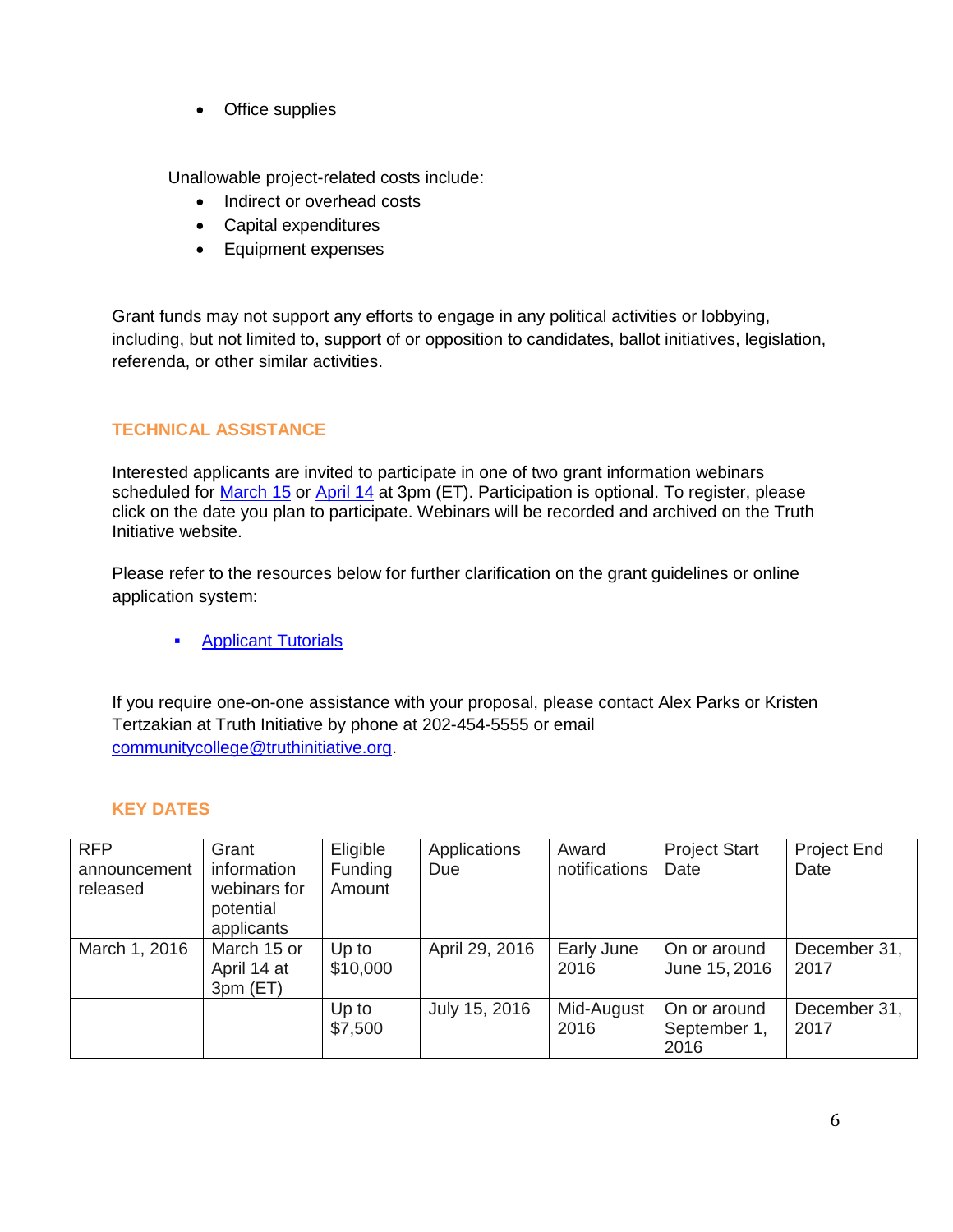# **FUNDING DECISIONS AND NOTIFICATION**

All applications submitted will undergo a multi-stage review process that will include:

- Review by Truth Initiative staff along with tobacco control leaders or members of academia;
- Approval by Truth Initiative's Executive Management.

Applicants that apply by April 29, 2016 will be notified electronically in early June 2016. Those that apply by July 15, 2016 will be notified by mid-August 2016. Applications will be categorized as one of the following:

- Non-responsive to quidelines;
- Approved and funded; or
- Declined.

The grant award is contingent on the review and approval of these documents by Truth Initiative. Awardees will be asked to sign a grant agreement outlining the terms and conditions of the award. A payment of 75 percent of the approved budget will be issued at the start of the grant. Grantees that make progress towards objectives at 12 months will receive the remaining 25 percent of approved budget.

In the event Truth Initiative approves an award, the amount of funding will vary by circumstances, need, and program model and may differ from the amount requested. The amount of grant funding is non-negotiable.

Submission of grant application, even one that meets all grant requirements, does not guarantee receipt of an award.

# **REPORTING REQUIREMENTS**

Requirements include:

- A final narrative and financial report at the end of the grant.
- Scheduled semi-annual monitoring calls with Truth Initiative program officer. These calls are also an opportunity to receive technical assistance.
- Participation in overall project evaluation by Truth Initiative, such as activity progress reports, online surveys, and submission of documents for review.

# **RESOURCES**

The U.S. Department of Health and Human Services (HHS) Tobacco-Free College Campus Initiative has links to data, toolkits, model campus policies, and more on their [website.](http://tobaccofreecampus.org/resources)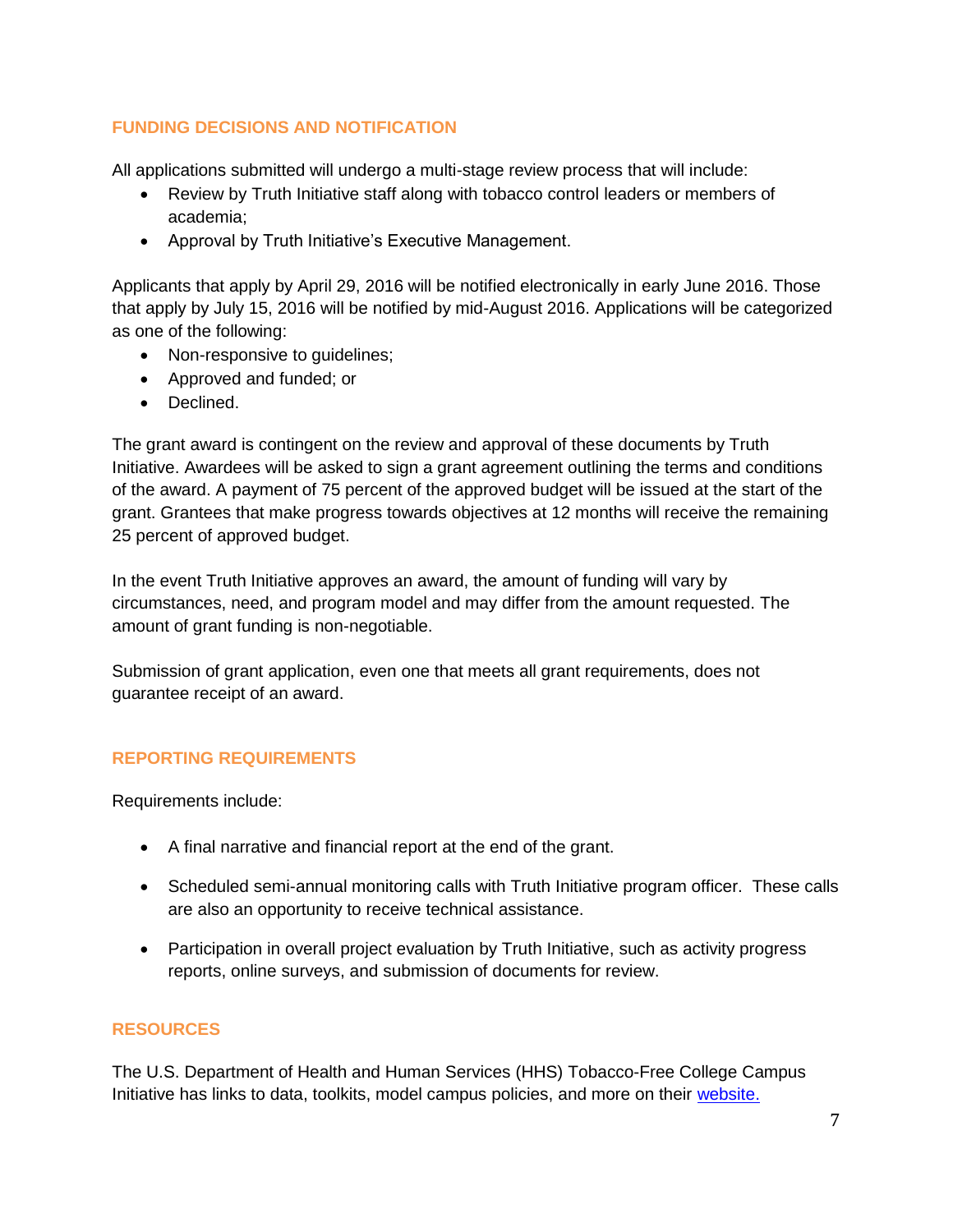[Americans for Nonsmokers' Rights](http://www.no-smoke.org/goingsmokefree.php?id=447) has several resources including model college policies.

### **TO APPLY**

All applications **must** be submitted using Truth Initiative's **online application system**. Applicants will be required to register and create a user name and password. After registration, you will be directed to the grant application to complete the application process.

# **Please note that you will be able to preview, print, and save the entire application in the online system.**

### **DEADLINE**

Grant applications are **due by April 29 or July 15, 2016 at 5PM ET**. Applications submitted after this deadline will not be reviewed.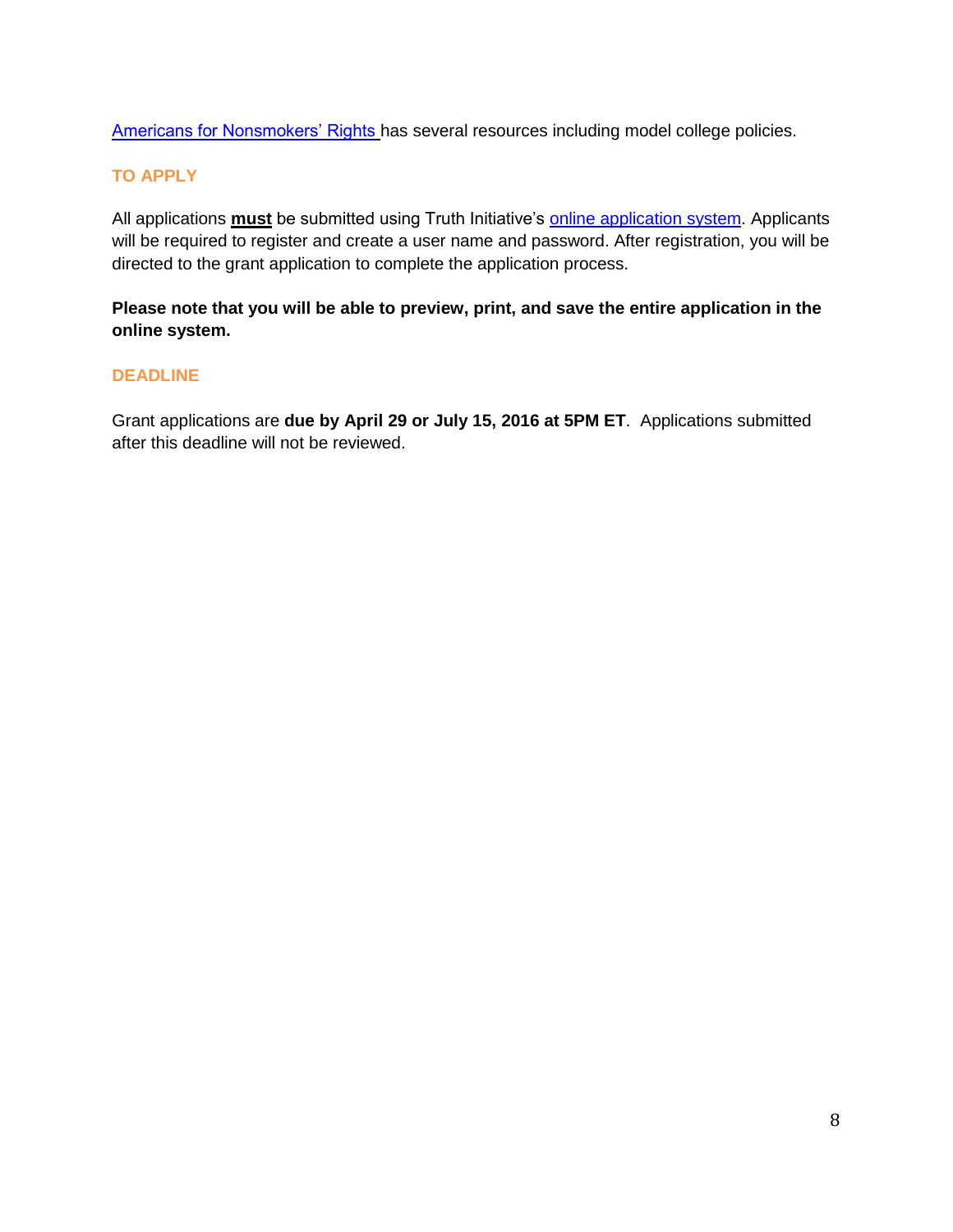# **HOW TO APPLY**

Truth Initiative's 2016-2017 *Smoke-Free and Tobacco-Free Community College Grant Initiative* makes it easy for you to apply for a grant online. Please read the instructions below before beginning an application. All grant applications must be submitted using Truth Initiative's online application system.

### **STEP 1: REVIEW GRANT GUIDELINES BEFORE APPLYING**

• Carefully review the [Grant Guidelines](http://www.truthinitiative.org/) for information on eligibility, funding requirements, and key dates.

### **STEP 2: CREATE AN ACCOUNT**

- All applicants must register on Truth Initiative's [online application system](https://www.grantinterface.com/Common/LogOn.aspx?eqs=rnkDWlzN7QRD_gh9zfTT2kH3ytmpVdco0) before beginning the grant application process.
- After providing contact information for your institution, yourself (grant submitter) and your institution's leader (president, chancellor, etc.), you will be prompted to create a user name and password. You will use this login information to access your grant application throughout the process. If awarded a grant, you will also use this login information to submit grantee reports and access your grant file.
- The email address you provide as the grant submitter will be the official email Truth Initiative will use to communicate with the applicant regarding all aspects of the application and, if an award is made, administration of the grant. Please ensure that the email address is accurate and belongs to someone who can serve in this capacity.
- Please note that you will be required to provide your institution's EIN / tax identification number during the registration process.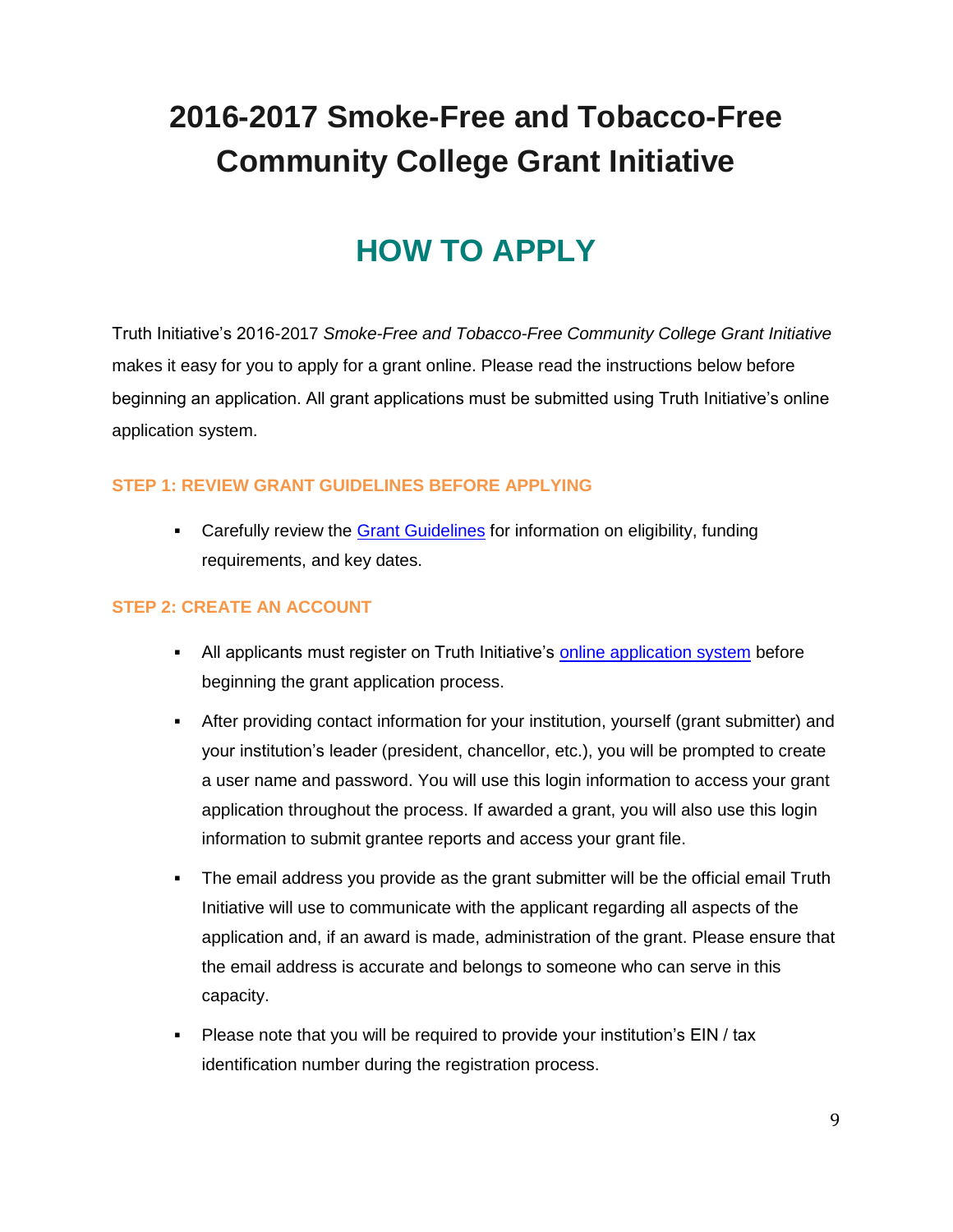# **STEP 3: COMPLETE THE ONLINE GRANT APPLICATION**

- After registering, you will be directed to a page where you should select **"***2016-2017 Smoke-Free and Tobacco-Free Community College Grant Initiative."*
- The online application process allows you to save drafts of the application until it is ready to submit. You may also preview and print the application questions to assist with preparation.
- The application will require that you type some answers directly into the application or upload documents. Documents may be uploaded directly from your server.
- The application also requires the use of templates for the project work plan and budget. You will see links to these templates in the application. Please download these documents, complete and save them to your server before uploading them to the application.
- After you submit the application, you will receive an email confirmation that your application was successfully submitted.

### **STEP 4: APPLICATION REVIEW**

- Your grant application will undergo a multi-stage review process that will include:
	- Review by Truth Initiative staff along with tobacco control leaders or members of academia;
	- Approval by Truth Initiative's Executive Management.
- During this process, our staff may contact you for more information.

# **STEP 5: GRANT DECISION NOTIFICATION**

If you submit an application by April 29, you will be notified by email if your application has been approved or denied in early June. If you submit an application by July 15, you will be notified by email if your application has been approved or denied in mid-August. Please do not contact Truth Initiative regarding funding decisions before that time.

### **HELPFUL HINTS**

[Applicant Tutorials](https://community.foundant.com/foundant/topics/training_video_applicant_tutorials)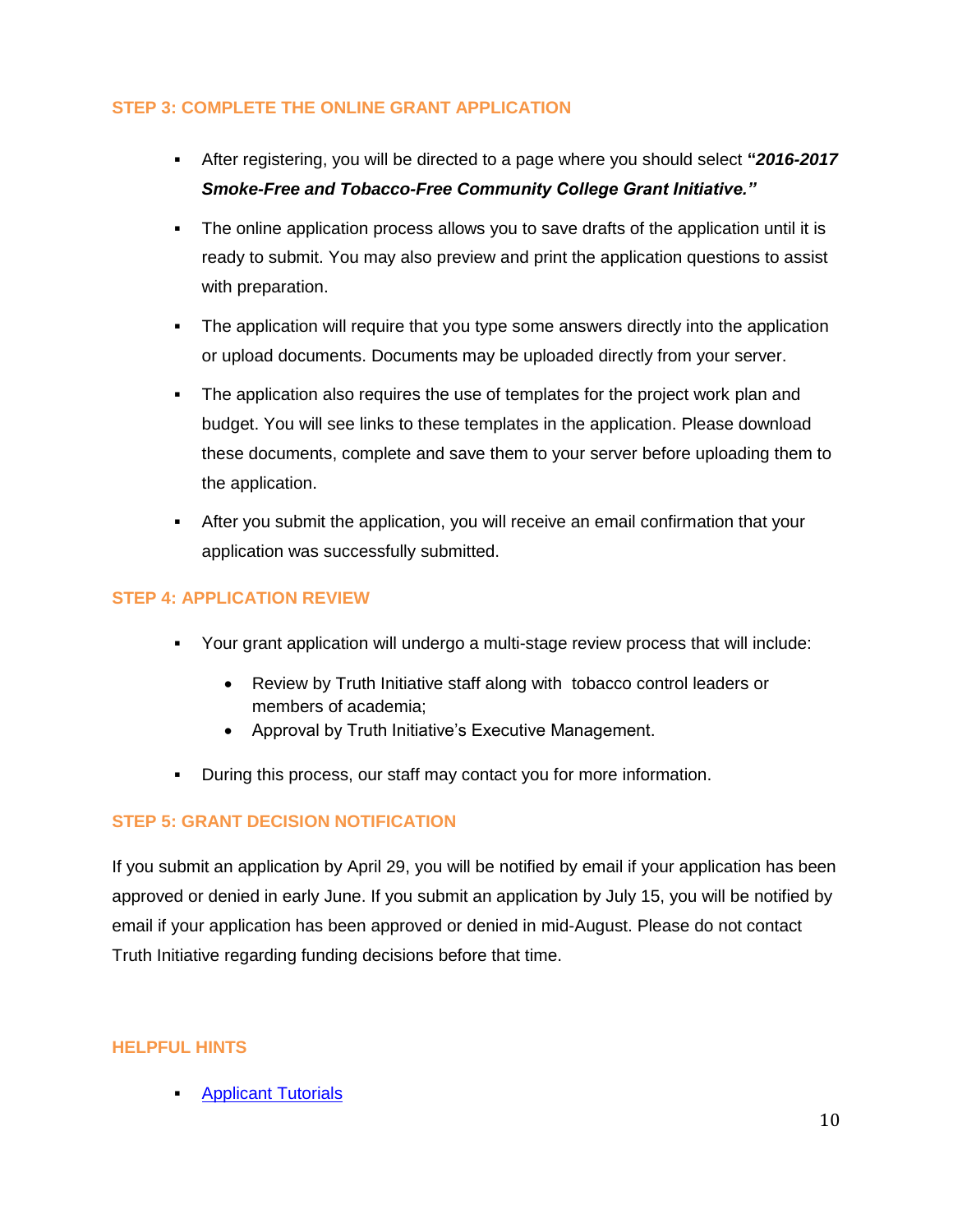Please direct questions about the application system, technical difficulties, or programmatic questions to Kristen Tertzakian or Alex Parks at Truth Initiative by phone at 202-454-5555 or email [communitycollege@truthinitiative.org.](mailto:communitycollege@truthinitiative.org)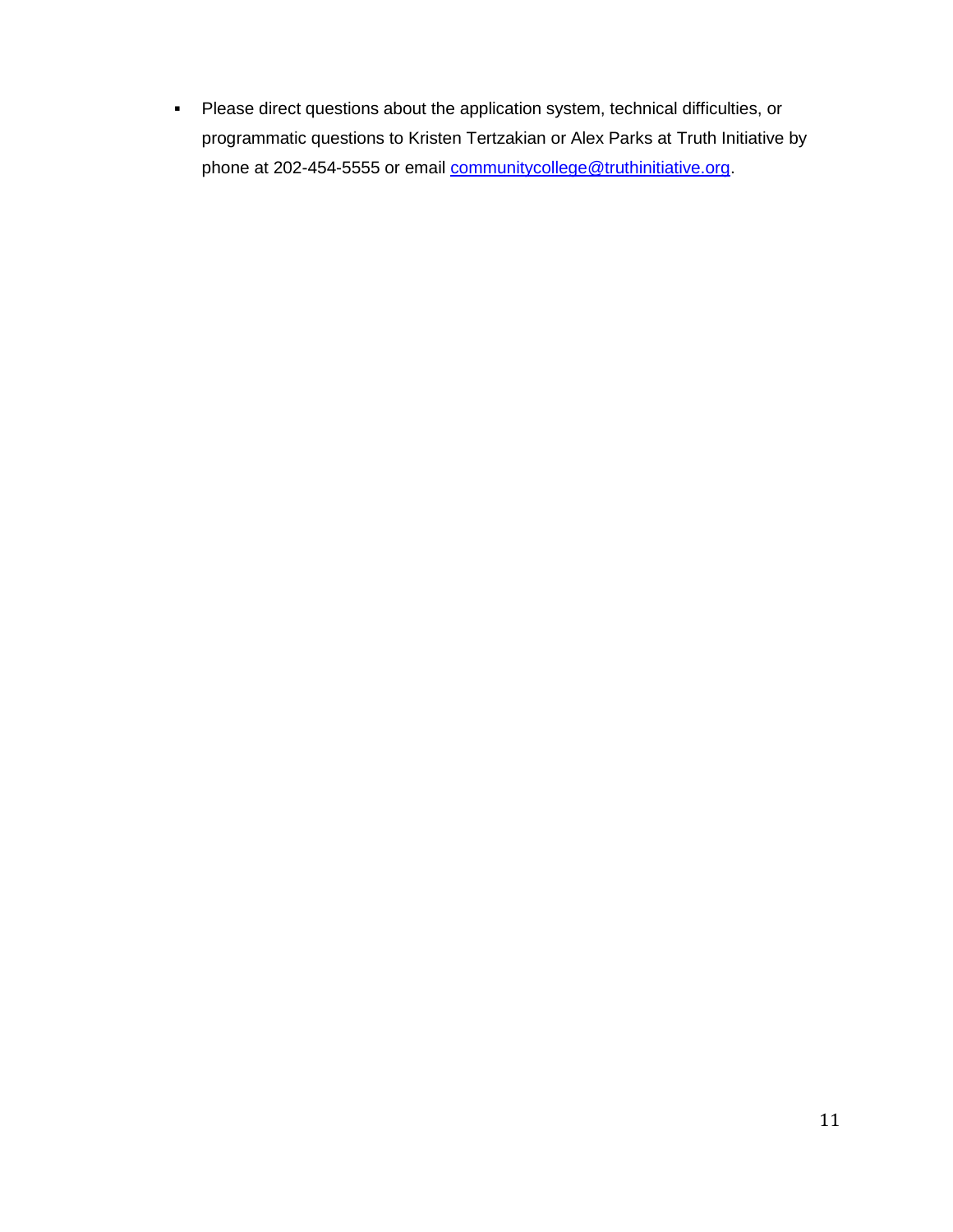# **100% SMOKE-FREE OR TOBACCO-FREE POLICY DEFINITION**

What is a 100% smoke-free or tobacco-free campus policy?

A 100% *tobacco-free policy* prohibits the use of any tobacco product, including, but not limited to, cigarettes, cigars, cigarillos, small cigars, pipes, hookah, smokeless tobacco (otherwise known as dip, chew, snuff, spit, and snus) and other smokeless products. It can include nicotine delivery devices such as electronic cigarettes. The primary concern of a tobacco-free policy is overall health, sanitation, and the environment. Also, a comprehensive tobacco-free policy may also address tobacco sales, marketing, sponsorship and investments.

A 100% *smoke-free policy* is one that prohibits the use of smoke-producing tobacco, such as cigarettes, cigars, cigarillos, small cigars, pipes, and hookah. It can include nicotine delivery devices such as electronic cigarettes. The primary concern of a smoke-free policy is secondhand smoke.

With either policy, smoking and/or the use of smokeless tobacco products are strictly prohibited in all indoor and all outdoor campus property, including parking lots, facilities, and vehicles, whether owned, rented, or leased. Designated smoking areas on campus are prohibited. The policy applies to all students, faculty, staff, and other persons on campus, regardless of the purpose for their visit.

Truth Initiative recognizes and honors the fact that tobacco may have a sacred cultural place in American Indian life. Therefore, tobacco used for sacred, ceremonial, or traditional purposes may be exempt from policies.

For more information on model campus policies, please visit **Americans for Non-Smokers' Rights**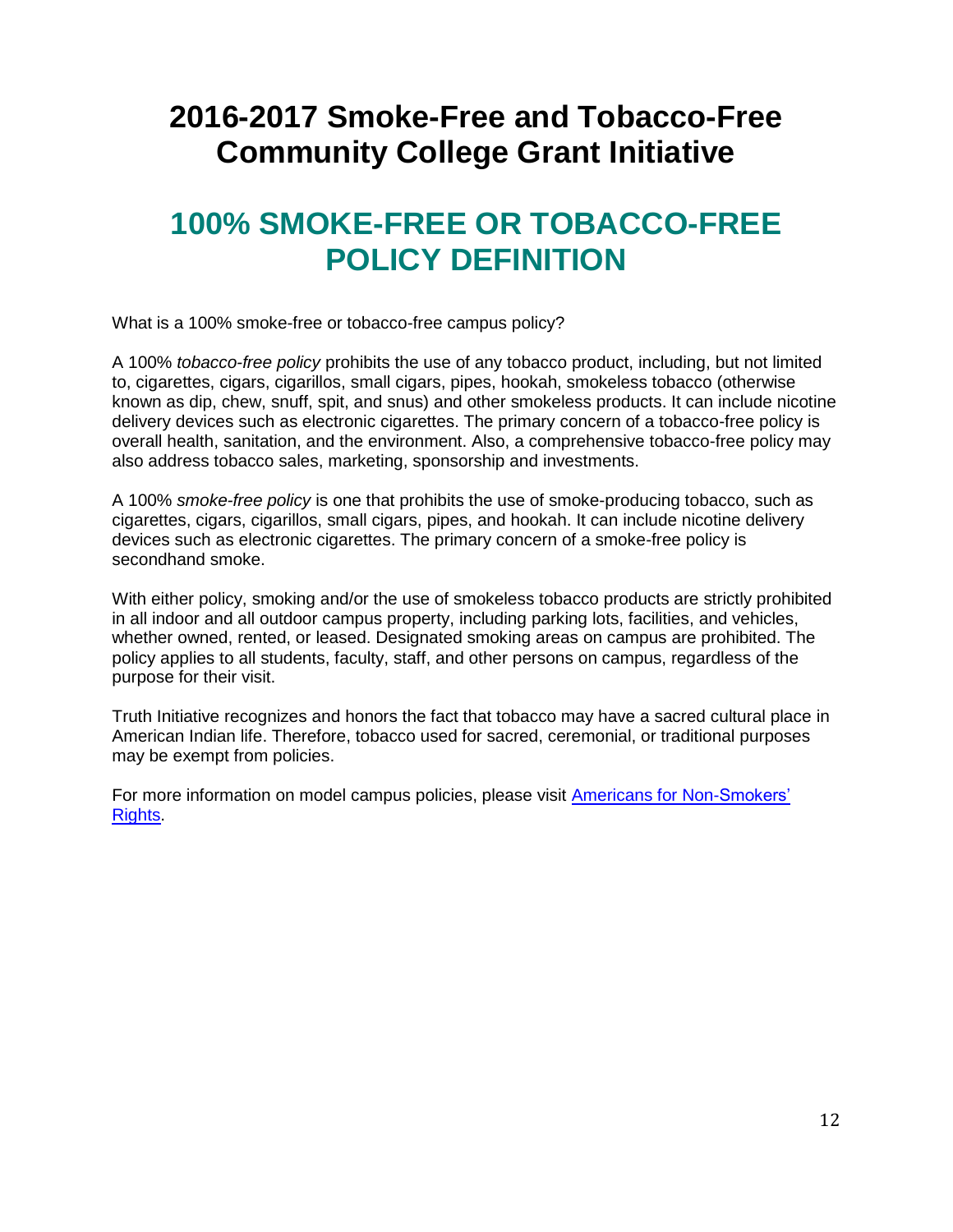# **APPLICATION WORKSHEET**

### **PROJECT INFORMATION**

### **Project Lead\***

Provide name, title and contact information (include address, email and phone) of project lead. *Character Limit: 250*

### **College Department or Group Responsible for Project\***

Provide name of college department or entity responsible for carrying out project actvities. *Character Limit: 50*

### **Amount of Funding Requested\***

The maximum amount is \$10,000 for those that submit applications by April 30, 2016 and \$7,500 for those that submit applications by July 15, 2016. *Character Limit: 20*

### **COLLEGE DEMOGRAPHICS**

The next several questions gather information about your student population. Please provide the total number of students enrolled for the most recent year available and the racial and ethnic makeup (percentage) of the entire student population.

### **School Year\***

(e.g. 2014-2015) *Character Limit: 15*

**Total Student Enrollment\*** *Character Limit: 10*

**Part-Time Student Enrollment\*** *Character Limit: 10*

**White (%)\*** *Character Limit: 5*

**Hispanic, Latino or Spanish Origin (%)\*** *Character Limit: 5*

**Black or African American (%)\*** *Character Limit: 5*

**Asian (%)\*** *Character Limit: 5*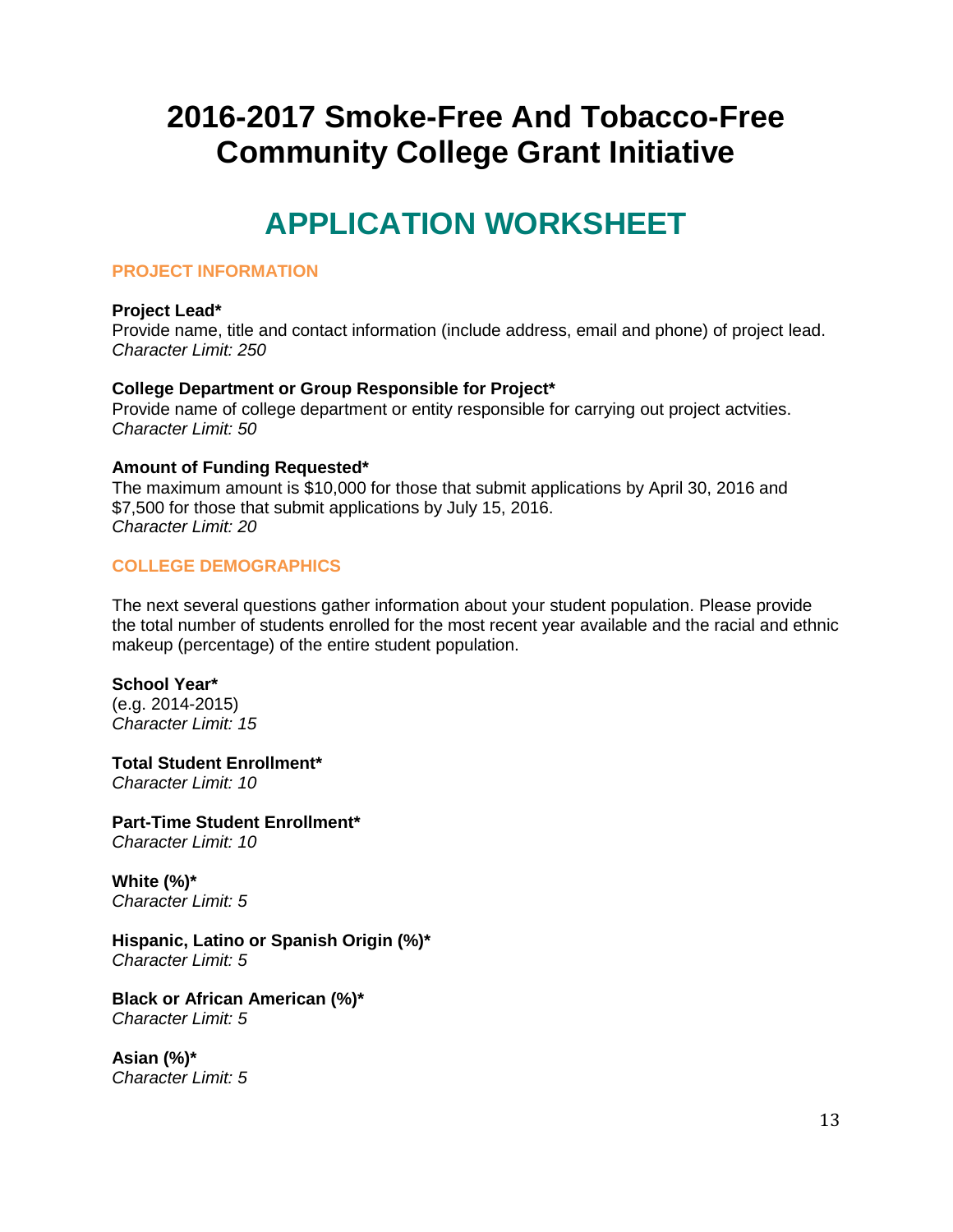### **American Indian or Alaska Native (%)\***

*Character Limit: 5*

**Native Hawaiian or Pacific Islander (%)\*** *Character Limit: 5*

**Two or more races (%)\*** *Character Limit: 5*

#### **Faculty and Employees\***

Provide the number of faculty and staff employed at your institution. Please include full-time, part-time and adjunct faculty. *Character Limit: 5*

### **BACKGROUND AND RATIONALE**

The following questions ask about general policy change, any previous experience towards adoption of a smoke-free or tobacco-free college policy, and your institution's approval process for such policy. There are no right or wrong answers. Please keep your answers concise.

Please note: There are character limitations for all questions. Keep in mind that six characters equals one word or 3400 characters equals one page of text.

### **General Policy Efforts\***

Which of the following policy development, implementation, and enforcement efforts did your community college conduct in the last year? Examples of general policy efforts could include sexual assault, alcohol and other drug use, campus security, etc. Please choose all that apply.

- Studied the issue or problem that a policy change would affect
- Identified resources and assets to be used for policy development
- Identified potential allies and opponents of policy development efforts
- Identified targets and agents of policy change efforts
- Chose the strategy and action plan to be used
- Conducted policy research and investigation
- **Engaged in relationship building and education of decision makers**
- Mobilized support from students, faculty, and staff
- Created an action plan to carry out your policy efforts
- Created a task force with representatives from key stakeholders
- **Enforced other policy changes**
- None

### **Current Policy\***

Describe the current policy on tobacco use/smoking at your college. If you have multiple campuses, please indicate if the policy affects all campuses. If your college has a written policy, you may attach it as a PDF or Word document. Otherwise, describe the policy below. *Character Limit: 1750 | File Size Limit: 2 MB*

#### **Previous/Current Efforts\***

Briefly describe your college's previous and/or current efforts to work towards a smoke-free or tobacco-free college campus. What are the results of those efforts? Are the administration,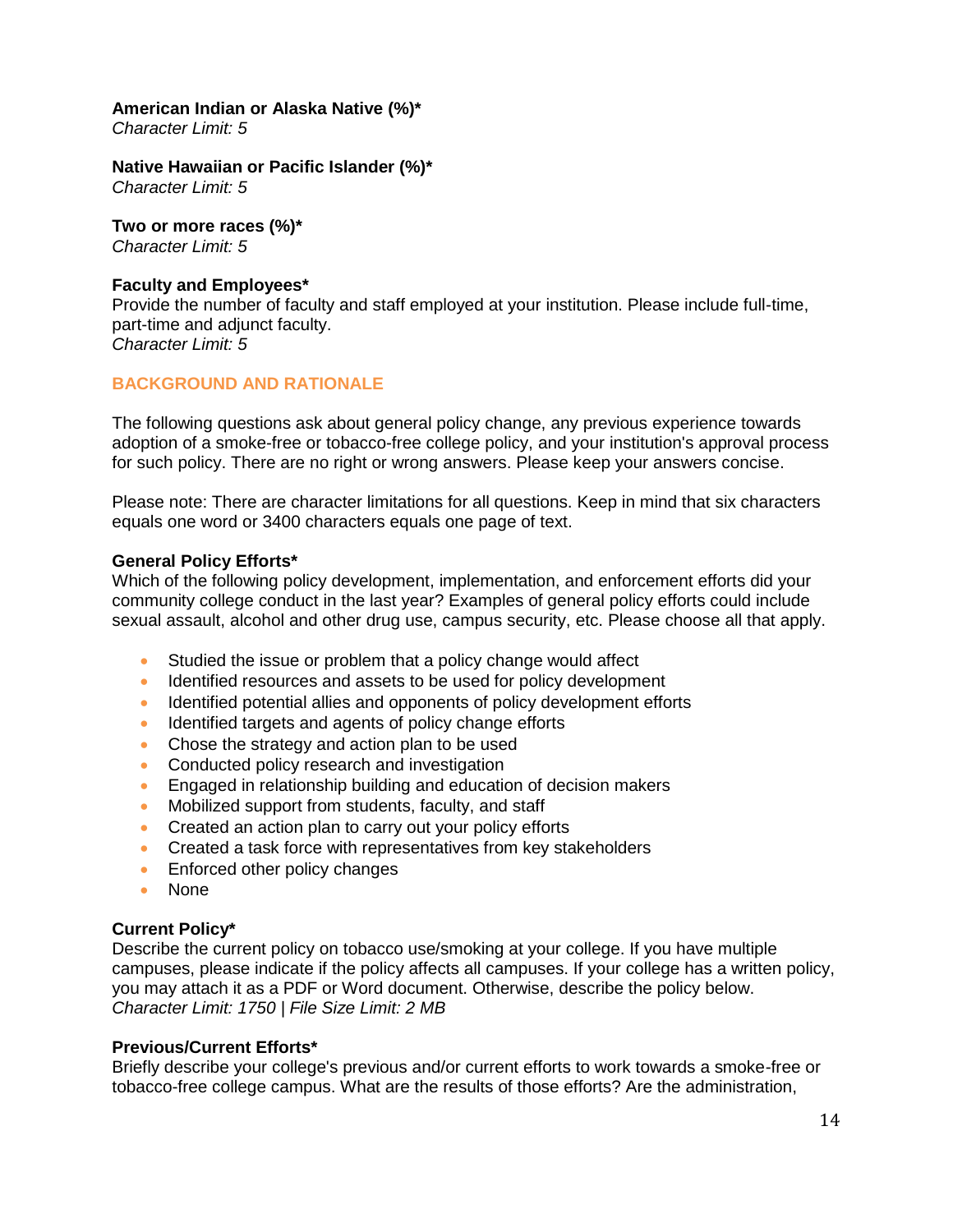faculty, students and staff supportive or reluctant? Include lessons learned and challenges faced. *Character Limit: 1750*

### **Approval Process\***

Describe the approval process required at your college to adopt a smoke-free or tobacco-free policy.

*Character Limit: 1750*

### **PROJECT DESCRIPTION**

The project description contains three sections: 1) Executive Summary, 2) Project Work Plan, and 3) Staffing Plan. The goal, objectives and activities must represent an approach to adopt a 100% smoke-free or 100% tobacco-free college campus policy. Refer to the Grant Guidelines for additional information.

### **Executive Summary\***

Please type directly into the text area Provide a brief overview of the essential elements of the project. Include the rationale behind the project, goal and major project activities. *Character Limit: 3500*

### **Project Work Plan\***

Using the Truth Initiative Work Plan Template, fill out information on your project activities including:

- Overall project goal
- Up to four objectives
- Bulleted activities and /or deliverables that clearly support the project goal, objectives and how you will address the five project elements below:
	- 1. Form a college taskforce
	- 2. Assess tobacco-related issues on your college campus
	- 3. Educate and engage students, staff, faculty and decision-makers
	- 4. Identify a plan to address cessation
	- 5. Develop policy recommendations

Also include:

- Timeline for each activity and deliverable. Depending on your proposal submission date, use June 2016 or September 2016 as the start date and December 2017 as the end dates for the purpose of this proposal. Actual dates may vary.
- Details (brief summary description) of the project activities.

For important information about the project elements, refer to the Grant Guidelines. *File Size Limit: 2 MB*

### **Staffing Plan\***

Please type directly into text area.

Briefly describe the staffing plan for the project including a description of each person's responsibilities and time devoted to the project. Who will oversee the project? Also include any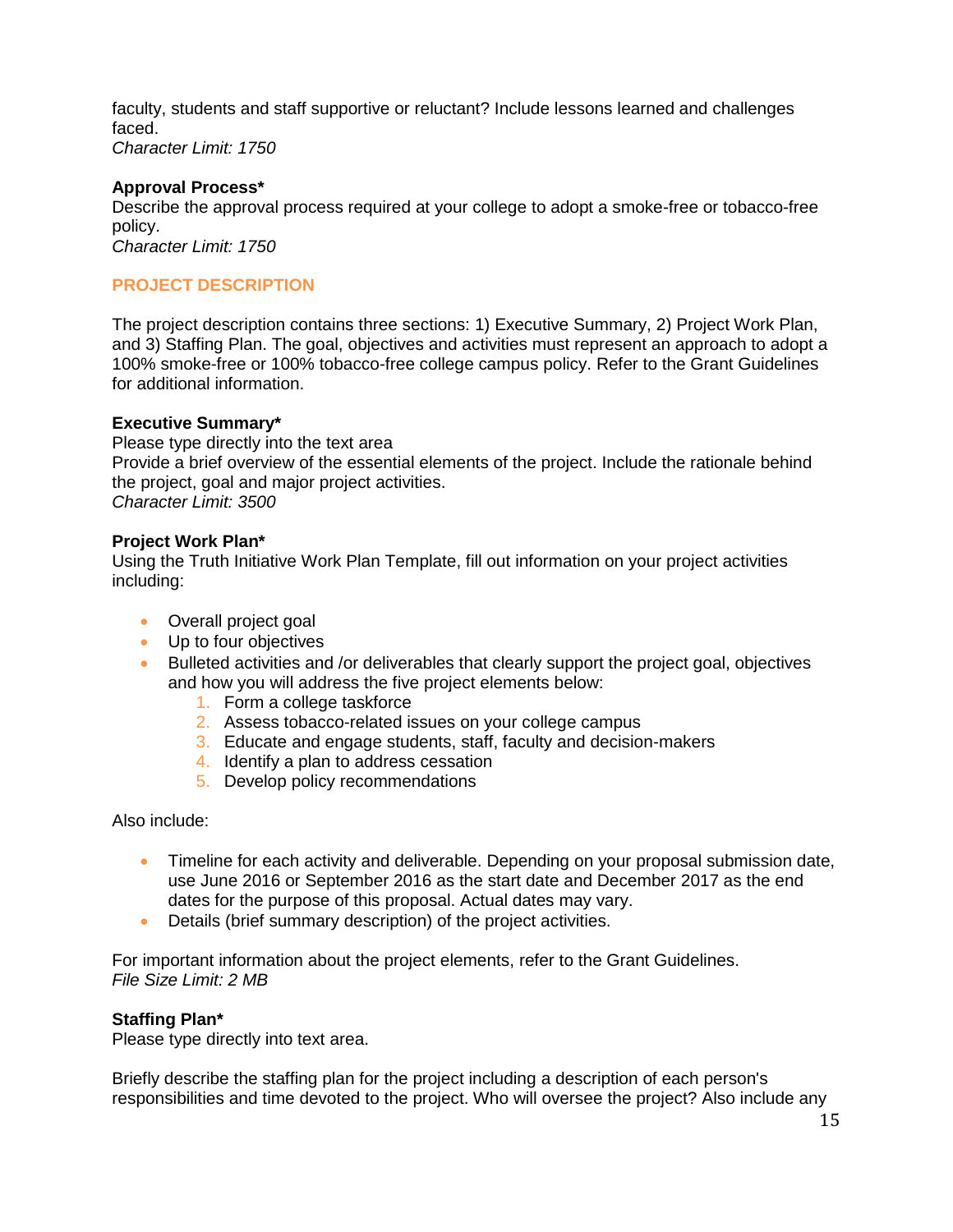faculty, staff, students, etc. who will play a significant role in the project activities. *Character Limit: 1750*

#### **BUDGET**

#### **Existing Budget\***

Does your college currently have an existing budget or dedicated funds for tobacco control activites?

- Yes
- No
- Unsure

Additional Comments *Character Limit: 250*

### **Budget Request Form\***

Using Truth Initiative's Budget Request Form, please provide project budget.

Note: Applicants may only apply for one round of funding. Applicants that submit proposals by April 30, 2016 may apply for a maximum of \$10,000. Applicants that submit proposals between April 30 and June 15 may apply for up to \$7,500. Keep in mind that Truth Initiative will not provide for any indirect costs.

Please refer to the Grant Guidelines for additional information.

You must first download the budget request form, save it to your computer, complete it and then upload completed document. *File Size Limit: 2 MB*

#### **Budget Narrative\***

Please follow the format shown in the sample Budget Narrative.

The Budget Narrative should provide a line item explanation and justification for expenses identified in the Budget Request Form. Ensure that each expense clearly relates to and is referenced in the program work plan. The budget must be cost-effective and appropriate to the scope and nature of the project.

Please refer to the Grant Guidelines for more information on project funds. *File Size Limit: 2 MB*

#### **LETTER OF SUPPORT**

**Letter of Support (Senior Administrator)\*** Please submit as Word/PDF document.

Truth Initiative requires one letter of support for the project from an authorized representative of the college administration. Acceptable positions include college president, board of trustees, vice president of student affairs or academic affairs and other similar senior level administrators.

Please refer to the Grant Guidelines for detailed information. *File Size Limit: 2 MB*